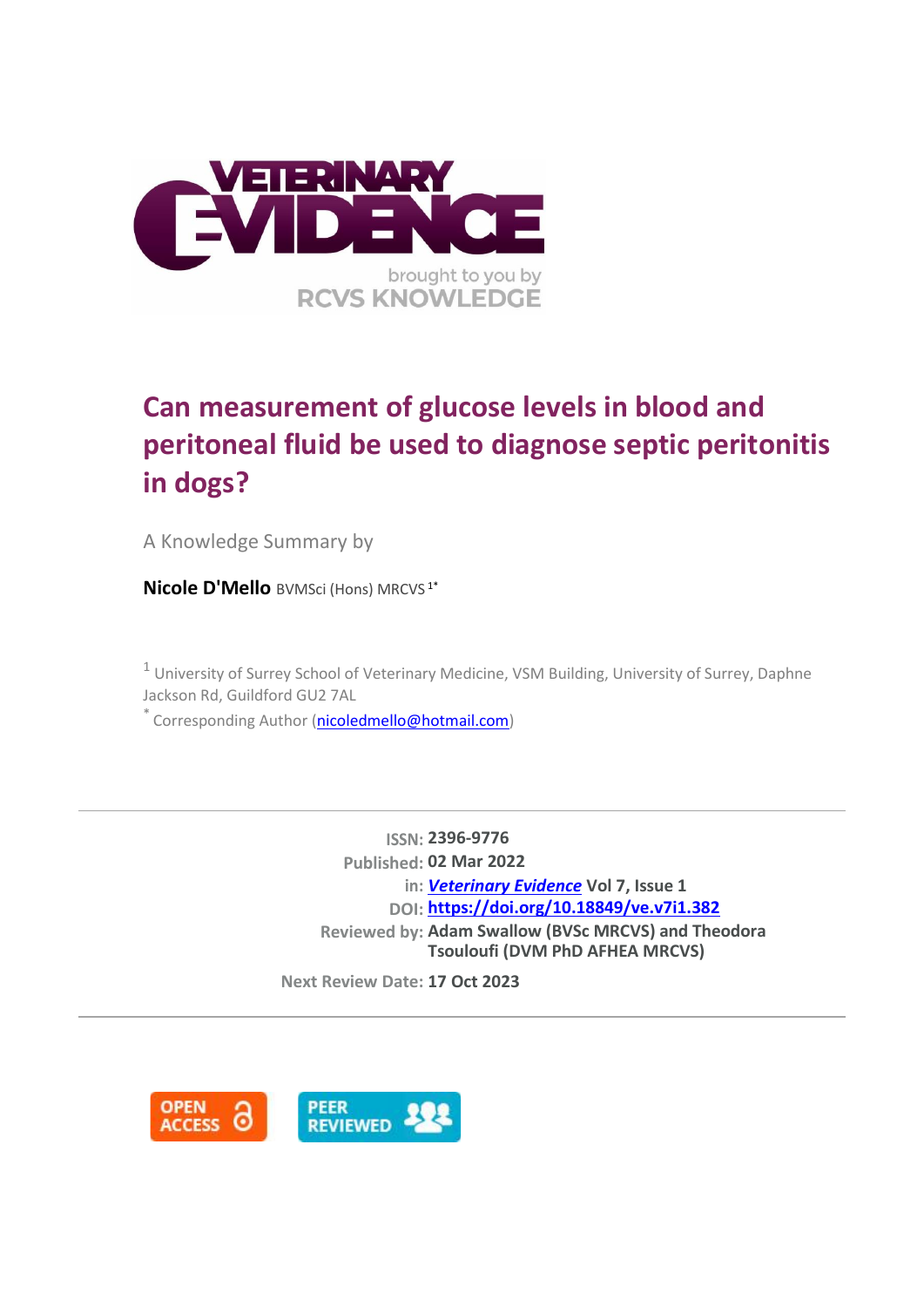# **KNOWLEDGE SUMMARY**

## **PICO question**

Can the measurement of blood and peritoneal fluid effusion glucose levels be used to accurately diagnose septic peritonitis in dogs when compared to cytology and bacterial culture?

## **Clinical bottom line**

**Category of research question**

Diagnosis

## **The number and type of study designs reviewed**

Three papers were critically reviewed, all of which were diagnostic test evaluation studies

## **Strength of evidence**

Moderate

## **Outcomes reported**

Glucose measurements can be used to diagnose septic peritonitis when the blood plasma glucose level is >2.1 mmol/L higher than that of the peritoneal fluid glucose when using a veterinary point of care (POC) glucometer. If using a biochemistry analyser, a whole blood glucose >1.1 mmol/L higher than that of the peritoneal fluid can be used to diagnose septic peritonitis. This is only relevant when the peritoneal fluid is collected by abdominocentesis and not in a postoperative period

## **Conclusion**

At present, there is moderate evidence that glucose measurements are useful as a patient side test for the diagnosis of septic peritonitis and are especially useful in cases where intracellular bacteria cannot be identified on cytology. However, despite the so far promising accuracy results, the cut-offs reported are quite variable and overall, there is not a single diagnostic test that is 100% sensitive and specific in repeated studies. Therefore, the results of the glucose measurements should be evaluated alongside other biomarker testing, imaging modalities and the clinical presentation of the patient. Glucose measurements cannot currently replace culture / sensitivity and cytology as the gold standard for the diagnosis of septic peritonitis

## [How to apply this evidence in practice](https://learn.rcvsknowledge.org/mod/book/view.php?id=50)

The application of evidence into practice should take into account multiple factors, not limited to: individual clinical expertise, patient's circumstances and owners' values, country, location or clinic where you work, the individual case in front of you, the availability of therapies and resources.

Knowledge Summaries are a resource to help reinforce or inform decision making. They do not override the responsibility or judgement of the practitioner to do what is best for the animal in their care.

## **Clinical scenario**

A veterinarian is working the out of hours shift when a client brings in their 5 year old Golden Retriever. The dog is a known scavenger and is now presenting with anorexia, lethargy and abdominal pain. A quick ultrasound scan shows a small amount of free fluid in the abdomen. The veterinarian suspects this is case of septic peritonitis but they could not find any intracellular bacteria in the peritoneal fluid sample they took and

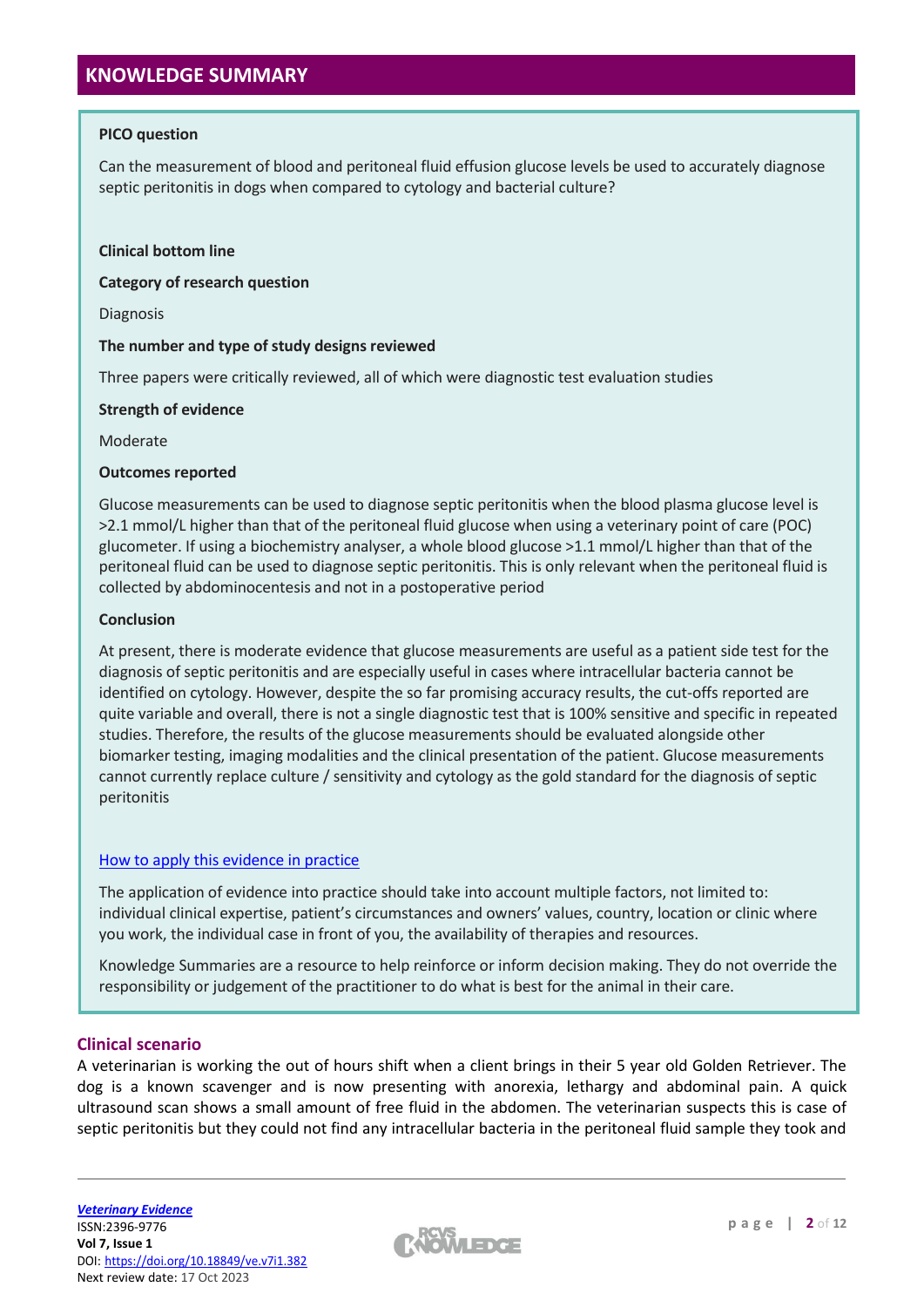cannot wait for results from bacterial culture. The veterinarian wonders if they can measure the glucose levels in blood and peritoneal fluid instead to reliably confirm their working diagnosis.

# **The evidence**

The search identified three diagnostic test evaluation studies that were related to the PICO question. The experimental designs provide a moderate strength of evidence as the studies were generally well planned, the patient follow-up was good and all studies were carried out in a realistic clinical setting. The main limitation in all the studies was the small sample size.

# **Summary of the evidence**

| Bonczynski et al. (2003)                              |                                                                                                                                                                                                                                                                                                                                                                                                                                                                                                                                                                                                                                                                                                                                                                                                                                                                                                                                                                                             |  |  |  |  |
|-------------------------------------------------------|---------------------------------------------------------------------------------------------------------------------------------------------------------------------------------------------------------------------------------------------------------------------------------------------------------------------------------------------------------------------------------------------------------------------------------------------------------------------------------------------------------------------------------------------------------------------------------------------------------------------------------------------------------------------------------------------------------------------------------------------------------------------------------------------------------------------------------------------------------------------------------------------------------------------------------------------------------------------------------------------|--|--|--|--|
| <b>Population:</b>                                    | Mixed population of dogs and cats with naturally occurring<br>peritoneal effusions, presenting at a referral practice.                                                                                                                                                                                                                                                                                                                                                                                                                                                                                                                                                                                                                                                                                                                                                                                                                                                                      |  |  |  |  |
| Sample size:                                          | 18 dogs:<br>Seven septic peritoneal effusions<br>11 nonseptic peritoneal effusions (control group)                                                                                                                                                                                                                                                                                                                                                                                                                                                                                                                                                                                                                                                                                                                                                                                                                                                                                          |  |  |  |  |
| <b>Intervention details:</b>                          | Minimum of 1 ml of venous blood and 1 ml of peritoneal effusion<br>collected from all patients and placed into heparinised tubes. The<br>samples were frozen immediately and analysed by the same person<br>each time within 24 hours.                                                                                                                                                                                                                                                                                                                                                                                                                                                                                                                                                                                                                                                                                                                                                      |  |  |  |  |
| <b>Study design:</b>                                  | Diagnostic test validation study.                                                                                                                                                                                                                                                                                                                                                                                                                                                                                                                                                                                                                                                                                                                                                                                                                                                                                                                                                           |  |  |  |  |
| <b>Outcome studied:</b>                               | All objective assessments (relevant to the PICO question):<br>Glucose was measured on all blood and peritoneal fluid<br>samples using a blood chemistry analyser; VetTest 8008<br>analyser (VetTest Analyzer; Idexx).<br>Total nucleated cell count was measured on peritoneal fluid<br>in all patients.<br>The blood to fluid glucose (BFG) were measured by<br>subtracting the peritoneal fluid concentration from the<br>blood concentration.<br>All peritoneal fluid samples were submitted for cytology (for<br>presence of intracellular bacteria) and bacterial culture to<br>determine if patients had septic peritonitis (SP) or nonseptic<br>peritonitis (NSP).<br>Sensitivity, specificity, positive predictive value (PPV) and<br>negative predictive value (NPV) were determined.<br>Other biomarkers were measured in this study however they were<br>not directly relevant to the PICO question and therefore will not be<br>commented on further in this Knowledge Summary. |  |  |  |  |
| <b>Main findings:</b><br>(relevant to PICO question): | Peritoneal fluid glucose concentration was significantly<br>lower ( $P = 0.008$ ) in dogs with septic effusion than those<br>with nonseptic effusion.<br>The median BFG difference was significantly higher in dogs<br>$\bullet$<br>with septic effusion than those with nonseptic effusion ( $P =$<br>$0.0005$ ).<br>A BFG difference >20 mg/dL (>1.1 mmol/L) was 100%<br>٠<br>sensitive and specific for diagnosis of SP in dogs, with PPV<br>and NPV of 100%.                                                                                                                                                                                                                                                                                                                                                                                                                                                                                                                            |  |  |  |  |

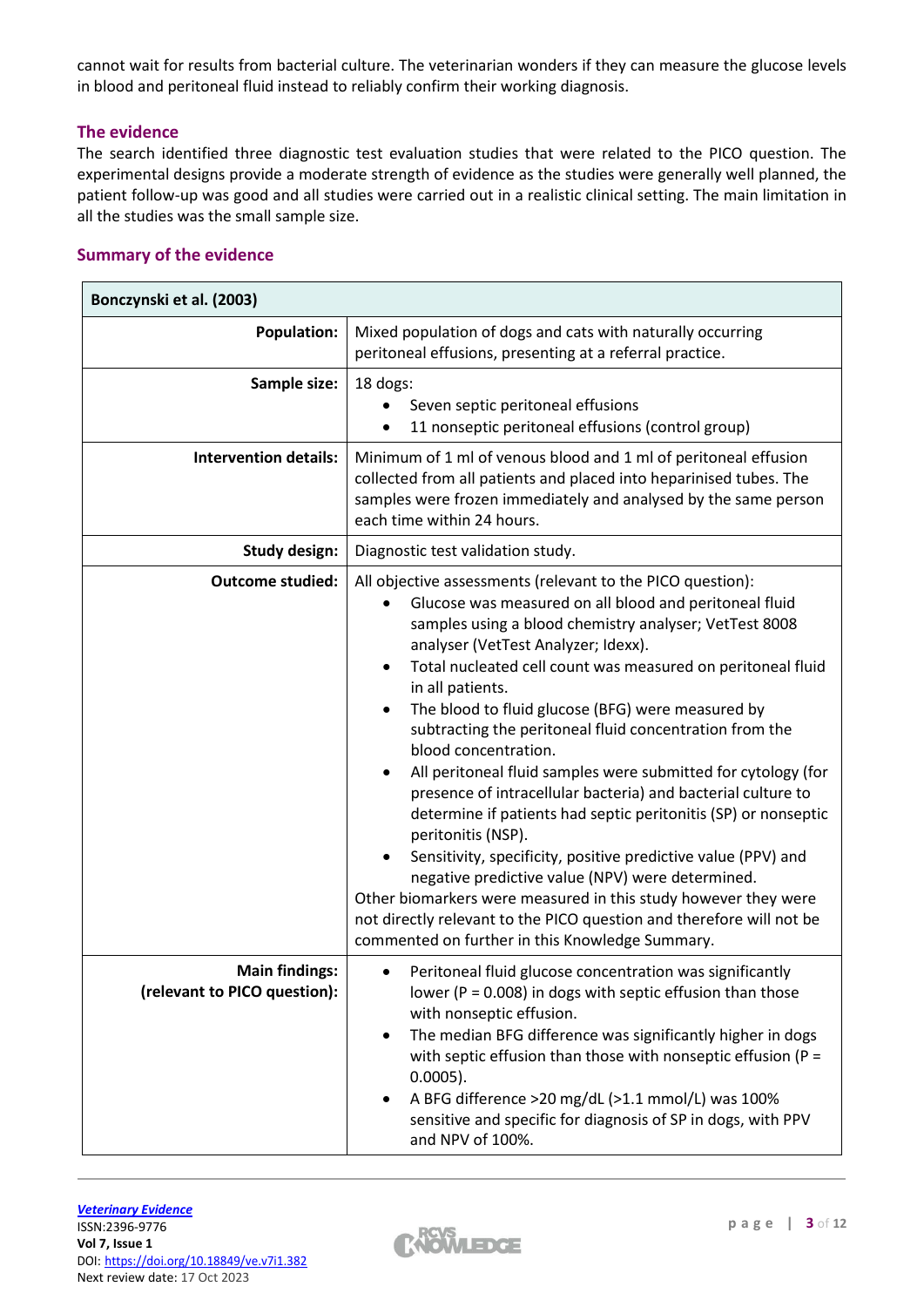|              | In septic dogs, peritoneal fluid glucose measurements <50<br>mg/dL (<2.8 mmol/L) were 57% sensitive and 100 % specific,<br>with a PPV and NPV of 83%.<br>BFG difference is more reliable for diagnosis of SP than<br>$\bullet$<br>peritoneal fluid glucose measurements alone.                                                                                                                                                                                                                                                                                                                                                                                                                                                                                                                                                                                                                                                                                                                                                                                                                                                                                                                                                                                                                                                                                                            |
|--------------|-------------------------------------------------------------------------------------------------------------------------------------------------------------------------------------------------------------------------------------------------------------------------------------------------------------------------------------------------------------------------------------------------------------------------------------------------------------------------------------------------------------------------------------------------------------------------------------------------------------------------------------------------------------------------------------------------------------------------------------------------------------------------------------------------------------------------------------------------------------------------------------------------------------------------------------------------------------------------------------------------------------------------------------------------------------------------------------------------------------------------------------------------------------------------------------------------------------------------------------------------------------------------------------------------------------------------------------------------------------------------------------------|
| Limitations: | Small sample size of 18 dogs reduces the reliability of the<br>$\bullet$<br>results.<br>There is an absence of descriptive statistics (breed, age,<br>$\bullet$<br>gender, etc.) for the study population. This is relevant as a<br>more varied population has a greater applicability to general<br>clinical practice.<br>The glucose concentration was determined using a blood<br>chemistry analyser which is not always practical for<br>emergency patient side testing.<br>The control population of dogs were not matched based on<br>clinical history, exam findings or severity of illness and were<br>not that clinically similar to dogs with SP. Not all the controls<br>had an inflammatory effusion, some were neoplastic.<br>Animals were sampled only once (at presentation). This does<br>not allow for mapping of the changes in biomarker<br>concentration over time. Time since onset of disease may<br>affect biomarker concentrations and therefore may reduce<br>the reliability and significance of the results.<br>This study was conducted in a referral practice. Patients<br>presenting are typically at a severe stage in the disease<br>process. Results from this study may not be directly<br>applicable to patients with the same disease at an earlier or<br>milder stage in the disease process, as is often seen in first<br>opinion general practice. |

| Koenig & Verlander (2015)    |                                                                                                                                                                                                                                                                                                                                                                                                                                                                             |  |  |  |
|------------------------------|-----------------------------------------------------------------------------------------------------------------------------------------------------------------------------------------------------------------------------------------------------------------------------------------------------------------------------------------------------------------------------------------------------------------------------------------------------------------------------|--|--|--|
| <b>Population:</b>           | Mixed population of dogs with naturally occurring peritoneal<br>effusions presenting at referral hospitals.                                                                                                                                                                                                                                                                                                                                                                 |  |  |  |
| Sample size:                 | 39 dogs:<br>17 septic peritonitis (SP);<br>Of which six were receiving antibiotics at the time of<br>$\circ$<br>sampling;<br>22 nonseptic peritonitis (NSP) (control group);<br>Of which 10 were receiving antibiotics at the time of<br>$\circ$<br>sampling.                                                                                                                                                                                                               |  |  |  |
| <b>Intervention details:</b> | All samples were collected concurrently on first presentation of<br>peritoneal effusion:<br>Collection of venous whole blood, kept in heparinised tube.<br>Collection of peritoneal fluid via aseptic abdominocentesis.<br>All samples were analysed with a veterinary point of care<br>(POC) glucometer immediately after collection.<br>Samples were then centrifuged to obtain plasma and<br>peritoneal supernatant and then tested with a veterinary<br>POC glucometer. |  |  |  |



 $\overline{\phantom{a}}$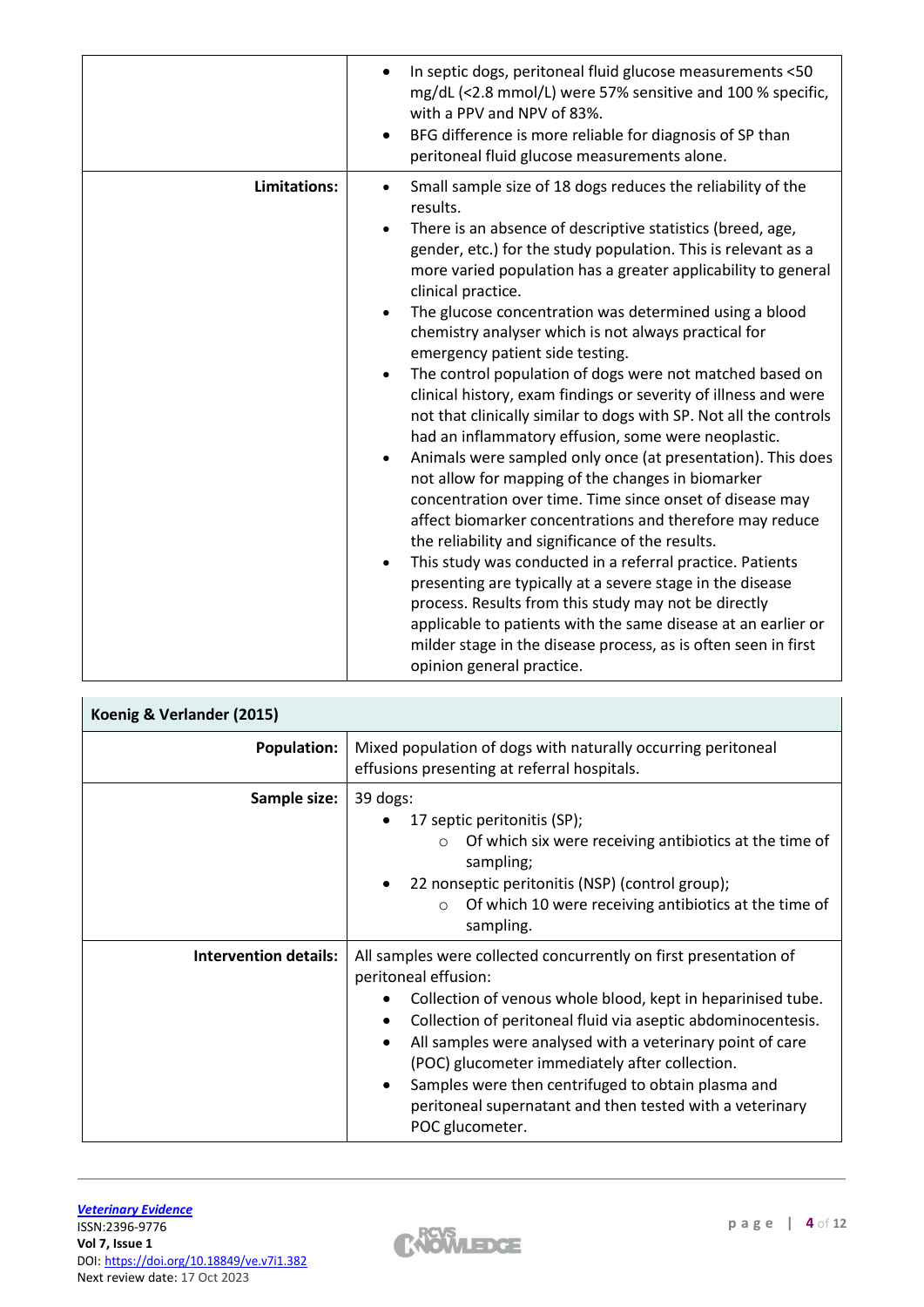| <b>Study design:</b>                                  | Diagnostic test validation study.                                                                                                                                                                                                                                                                                                                                                                                                                                                                                                                                                                                                                                                                                                                                                                                                                                                                                                                             |  |  |  |  |
|-------------------------------------------------------|---------------------------------------------------------------------------------------------------------------------------------------------------------------------------------------------------------------------------------------------------------------------------------------------------------------------------------------------------------------------------------------------------------------------------------------------------------------------------------------------------------------------------------------------------------------------------------------------------------------------------------------------------------------------------------------------------------------------------------------------------------------------------------------------------------------------------------------------------------------------------------------------------------------------------------------------------------------|--|--|--|--|
| <b>Outcome studied:</b>                               | Objective outcomes studied (relevant to PICO question):<br>Glucose concentration in whole blood and peritoneal fluid<br>using a veterinary POC glucometer.<br>Glucose concentration in plasma and peritoneal fluid<br>supernatant using a veterinary POC glucometer.<br>Peritoneal fluid cytology for bacterial identification and<br>bacterial culture for diagnosis of SP.<br>Sensitivity, specificity, positive predictive value (PPV) and<br>$\bullet$<br>negative predictive value (NPV) of glucose concentration<br>differences for whole blood to peritoneal fluid (WB-PF),<br>plasma to peritoneal fluid (P-PF) and plasma to peritoneal<br>fluid supernatant (P-PFS) for the diagnosis of SP was<br>determined.<br>Other biomarkers were measured in this study however they were<br>not directly relevant to the PICO question and therefore will not be<br>commented on further in this Knowledge Summary.                                         |  |  |  |  |
| <b>Main findings:</b><br>(relevant to PICO question): | There was a significant and clinically relevant difference in glucose<br>concentration when measured with a veterinary POC glucometer in<br>whole blood versus plasma ( $P < 0.001$ ) but not between peritoneal<br>fluid and peritoneal supernatant ( $P = 0.140$ ).<br>When using a veterinary POC glucometer with a cut off of >20 mg/dL<br>$(>1.1$ mmol/L):<br>WB-PF difference was not an acceptable method of<br>diagnosing SP with a sensitivity of 41.2%, specificity of 100%,<br>PPV of 100% and NPV of 68.8%.<br>P-PF difference improved the diagnostic accuracy with<br>sensitivity of 88.2%, specificity of 80%, PPV of 78.9% and<br>NPV of 88.9%.<br>When using a veterinary POC glucometer with a cut-off of >38<br>mg/dL (>2.1 mmol/L):<br>P-PF difference improved the diagnostic accuracy with<br>sensitivity of 88.2%, specificity of 100%, PPV of 100% and<br>NPV of 90.9%.<br>P-PF difference had the best diagnostic accuracy at 94.6%. |  |  |  |  |
| Limitations:                                          | One dog included in the study was administered dextrose<br>$\bullet$<br>before blood glucose was measured which can elevate blood<br>glucose measurements therefore causing a greater<br>difference between blood and peritoneal fluid glucose<br>concentrations. It may have been assumed that this<br>difference was due to the disease process rather than the<br>administration of dextrose.<br>For a diagnosis of SP, patients had to have bacteria<br>identified on cytology or a positive culture result. However,<br>only 3/22 dogs with nonseptic peritoneal effusion had<br>peritoneal fluid sent for culture. This could have led to a<br>misdiagnosis of a sterile effusion based on a combination of<br>results from cytology and post mortem findings but without<br>the added negative culture result. This may have affected<br>the sensitivity and specificity of the study.                                                                 |  |  |  |  |

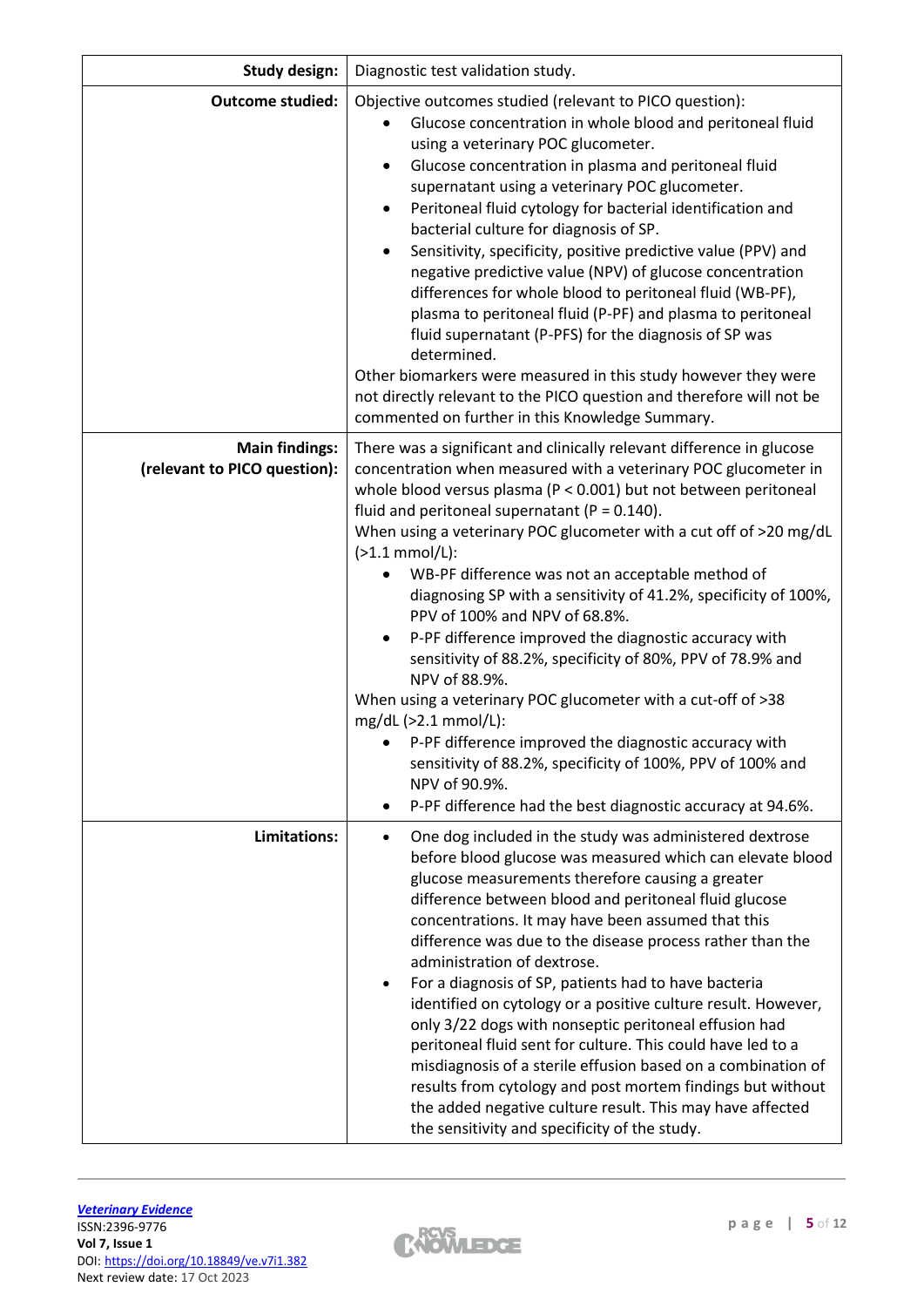| If the glucose level in any sample was too low to give an<br>objective reading, the patient would be assigned a glucose<br>level of 20 mg/dL (1.1 mmol/L). In one case this meant there<br>was a minimal difference in fluid glucose as the patients'<br>blood glucose was 28 mg/dL (1.55 mmol/L) and so the cut-<br>off value of >20 mg/dL could not be reached. Therefore, the<br>patient would have been misdiagnosed with a nonseptic<br>effusion. This reduces the sensitivity of the data in terms of<br>using a veterinary POC glucometer and may explain why<br>using a biochemistry analyser is more sensitive.<br>The small sample size reduces the reliability of the results.<br>The researcher conducting the fluid analysis was not blinded<br>to the patient presentation, clinical signs or any other test<br>results. Researcher bias will affect the validity of the result,<br>although in this case it may be less significant as the fluid<br>analysis is an objective measure.<br>This study was conducted in a referral practice. Patients<br>$\bullet$<br>presenting are typically at a severe stage in the disease<br>process. Results from this study may not be directly<br>applicable to patients with the same disease at an earlier or |
|----------------------------------------------------------------------------------------------------------------------------------------------------------------------------------------------------------------------------------------------------------------------------------------------------------------------------------------------------------------------------------------------------------------------------------------------------------------------------------------------------------------------------------------------------------------------------------------------------------------------------------------------------------------------------------------------------------------------------------------------------------------------------------------------------------------------------------------------------------------------------------------------------------------------------------------------------------------------------------------------------------------------------------------------------------------------------------------------------------------------------------------------------------------------------------------------------------------------------------------------------------------------|
| milder stage in the disease process, as is often seen in first<br>opinion general practice.                                                                                                                                                                                                                                                                                                                                                                                                                                                                                                                                                                                                                                                                                                                                                                                                                                                                                                                                                                                                                                                                                                                                                                          |

| Martiny & Goggs (2019)                                |                                                                                                                                                                                                                                                                                                                                                                                                                                                                                                                                                                                                                             |  |  |  |  |
|-------------------------------------------------------|-----------------------------------------------------------------------------------------------------------------------------------------------------------------------------------------------------------------------------------------------------------------------------------------------------------------------------------------------------------------------------------------------------------------------------------------------------------------------------------------------------------------------------------------------------------------------------------------------------------------------------|--|--|--|--|
| <b>Population:</b>                                    | Mixed population of dogs with naturally occurring systemic<br>inflammatory response syndrome and / or peritoneal effusion,<br>presenting at primary and referral practice.                                                                                                                                                                                                                                                                                                                                                                                                                                                  |  |  |  |  |
| Sample size:                                          | 37 dogs:<br>18 with septic peritonitis (SP);<br>Diagnosed by either positive bacterial culture,<br>$\circ$<br>intracellular bacteria on cytology or gross evidence<br>of gastrointestinal perforation at surgery.<br>19 with nonseptic ascites (NSA) (age-matched controls).<br>Peritoneal fluid sampled via abdominocentesis and placed<br>٠<br>into heparinised, ethylenediaminetetraacetic acid (EDTA),<br>2% sodium citrate and plain tubes.<br>Blood samples were collected via venipuncture or<br>$\bullet$<br>intravenous catheterisation and placed into heparinised,<br>EDTA, 3.2% sodium citrate and plain tubes. |  |  |  |  |
| <b>Intervention details:</b>                          |                                                                                                                                                                                                                                                                                                                                                                                                                                                                                                                                                                                                                             |  |  |  |  |
| <b>Study design:</b>                                  | Diagnostic test evaluation study.                                                                                                                                                                                                                                                                                                                                                                                                                                                                                                                                                                                           |  |  |  |  |
| <b>Outcome studied:</b>                               | Samples from SP (18) were paired with (19) age-matched controls<br>for statistical analysis.<br>Objective assessments: After sample collection, glucose<br>measurements were immediately obtained using a RapidPoint 405<br>(Siemens Medical Solutions, Norwood), on all heparinised blood and<br>effusion samples (not supernatant).                                                                                                                                                                                                                                                                                       |  |  |  |  |
| <b>Main findings:</b><br>(relevant to PICO question): | Blood-effusion glucose gradient of <37 mg/dL (<2.06<br>$\bullet$<br>mmol/L) was 89.5% sensitive for the diagnosis of SP but had<br>a low specificity of 66.7%.                                                                                                                                                                                                                                                                                                                                                                                                                                                              |  |  |  |  |

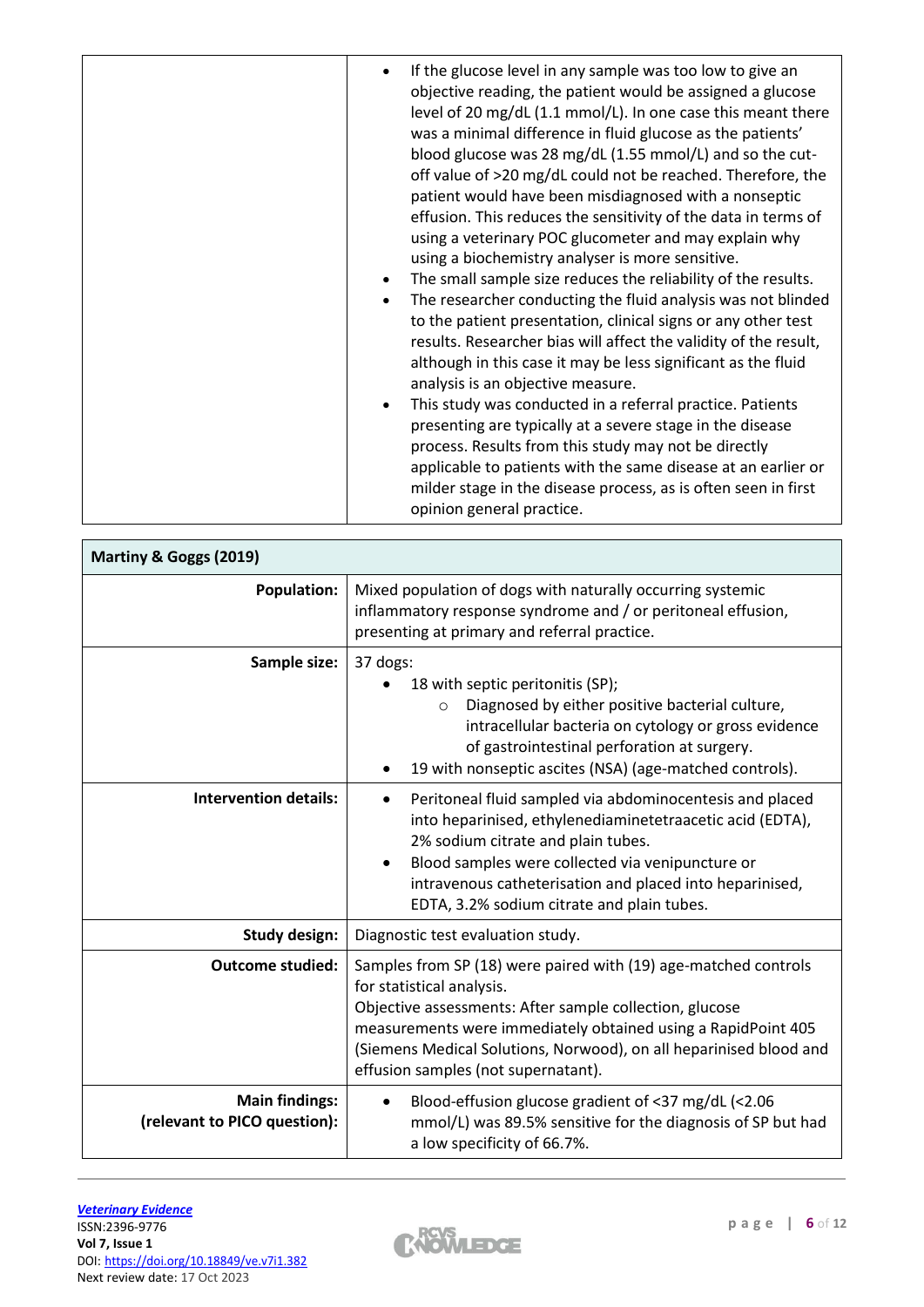|                     | Blood-effusion gradient of glucose in SP dogs had a mean of<br>3.3 mmol/L and in NSA dogs a mean of 0.3 mmol/L which<br>was a statistically significant difference.<br>Blood-effusion gradient of glucose had an area under the<br>$\bullet$<br>receiver operating characteristics (AUROC) value of 0.809<br>which was significant ( $P = 0.0013$ ) when compared to the<br>line of identity AUROC value of 0.5.<br>No single biomarker is completely discriminating for SP and<br>٠<br>no cut-off offers 100% sensitivity and specificity.                                                                                                                                                                                                                                                                                                                                                                                                                                                                                                                                                                                                                                                                                                                                                                                                   |
|---------------------|-----------------------------------------------------------------------------------------------------------------------------------------------------------------------------------------------------------------------------------------------------------------------------------------------------------------------------------------------------------------------------------------------------------------------------------------------------------------------------------------------------------------------------------------------------------------------------------------------------------------------------------------------------------------------------------------------------------------------------------------------------------------------------------------------------------------------------------------------------------------------------------------------------------------------------------------------------------------------------------------------------------------------------------------------------------------------------------------------------------------------------------------------------------------------------------------------------------------------------------------------------------------------------------------------------------------------------------------------|
| <b>Limitations:</b> | Animals were sampled only once however the biomarker<br>$\bullet$<br>concentrations can vary as the disease progresses. This can<br>affect the validity of the results.<br>The small sample size reduces the reliability of the results.<br>$\bullet$<br>The personnel carrying out cytological evaluation of<br>$\bullet$<br>peritoneal fluid varied in their levels of training and<br>experience which could lead to either false negative or false<br>positives in the diagnosis of SP or NSA which would affect<br>the reliability of the results. A standardised approach<br>ensuring people with the same level of training in cytological<br>evaluation carried out the analysis, would achieve more<br>reliable results.<br>The researcher conducting the fluid analysis was not blinded<br>to patient presentation, clinical signs and other test results,<br>although the effects of not blinding will have less of an<br>impact when using objective measurements.<br>This study was conducted in a referral practice. Patients<br>$\bullet$<br>presenting are typically at a severe stage in the disease<br>process. Results from this study may not be directly<br>applicable to patients with the same disease at an earlier or<br>milder stage in the disease process, as is often seen in first<br>opinion general practice. |

# **Appraisal, application and reflection**

The literature search revealed three papers that were directly relevant to the PICO question outlined. These were three diagnostic test evaluation studies (Bonczynski et al., 2003; Koenig & Verlander, 2015; and Martiny & Goggs, 2019).

There were two prospective clinical trials (Szabo et al., 2011; and Guieu et al., 2016) that analysed blood and peritoneal fluid samples following the placement of closed-suction abdominal drains (CSAD) after surgery, rather than evaluating patients in an acute presentation. Although glucose measurements were analysed, both studies did not identify the sensitivity, specificity, positive predictive value (PPV), negative predictive value (NPV) or diagnostic accuracy of any of the tests used and so the studies were not included for summary in this report. However, the outcomes highlighted from these studies were that glucose measurements were not reliable in diagnosing septic peritonitis (SP) in postoperative cases in which the peritoneal fluid sampled was collected from a closed suction drain. The study by Szabo et al. (2011) used an experimental design in which healthy patients underwent abdominal surgery and were then monitored, which reduces the validity of the results to be applied to clinical practice. The results from these studies are specific to these clinical scenarios and the data should not be applied to patients presenting in an acute scenario or with fluid collected by abdominocentesis.

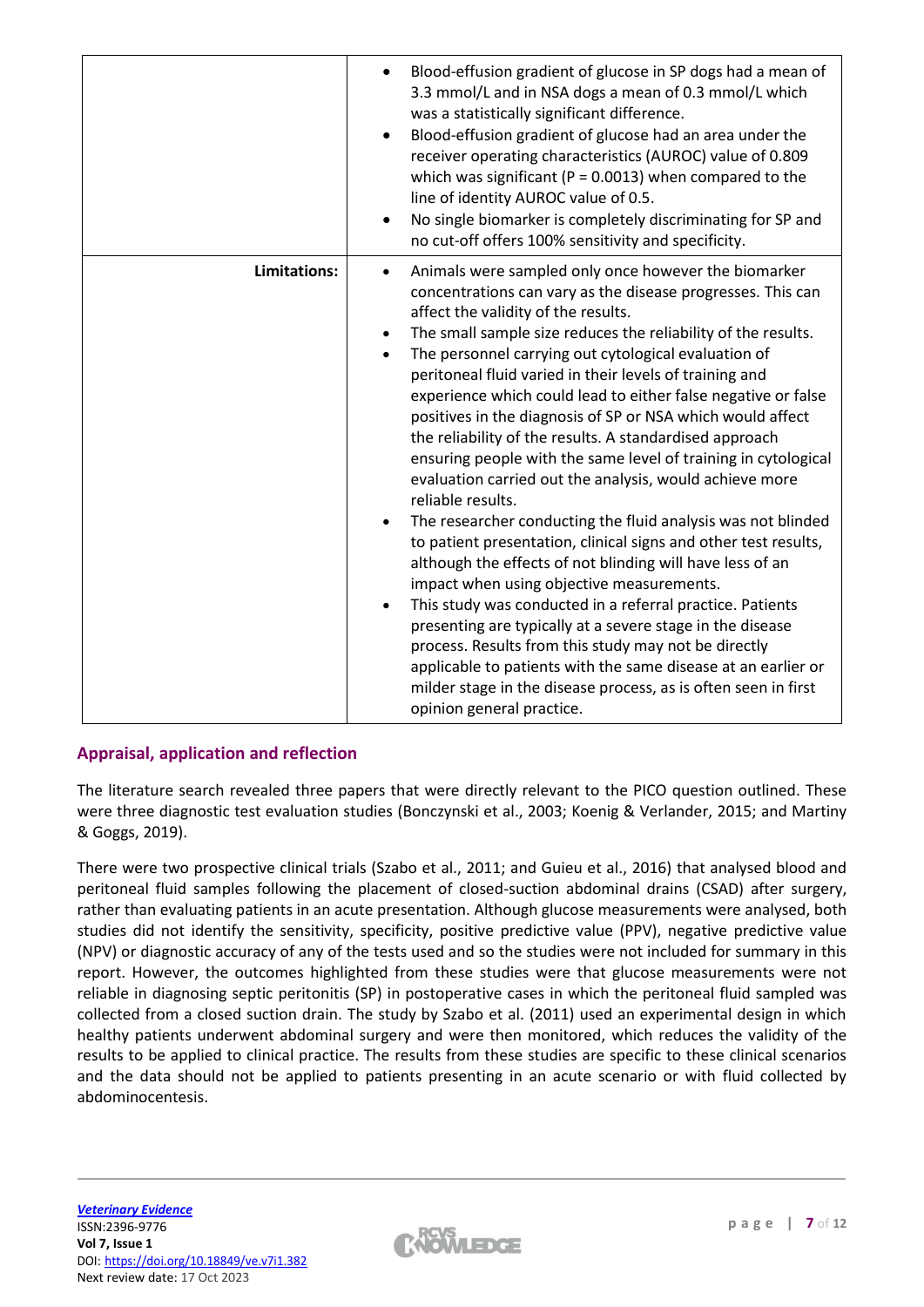The diagnostic test evaluation studies (Bonczynski et al., 2003; Koenig & Verlander, 2015; and Martiny & Goggs, 2019) all provided a moderate level of evidence. The studies admitted patients to the study group consecutively over a time period and in accordance to pre-defined inclusion criteria which minimises selection bias. In terms of patients selection, Bonczynski et al. (2003) included a wider range of inclusion criteria which meant that all patients with effusions (inflammatory or neoplastic) were admitted to the study group, which may be more representative of cases seen in practice. This study identified a diagnostic sensitivity and specificity of 100% when using blood to fluid glucose (BFG) differences of >1.1 mmol/L to diagnose SP (Bonczynski et al., 2003). However, Martiny & Goggs (2019) identified that BFG gradients did not have a sensitivity, specificity or diagnostic accuracy of 100%. This was likely due to the patient selection for this study. All patients had to have an effusion as well as systemic inflammatory response syndrome (SIRS) diagnosed at presentation. This meant that the SP group and the control group of nonseptic ascites (NSA) were clinically very similar and were also age-matched. This study identified that blood-effusion gradients were higher in dogs with SP compared to NSA and this was a statistically significant difference. They also identified that blood-effusion gradients had an area under the receiver operating characteristics (AUROC) value of 0.809 which was significant (p-value of 0.0013) when compared to the line of identity AUROC value of 0.5, which means that blood-effusion gradients are able to discriminate between SP and NSA (Martiny & Goggs, 2019). However, the study did not identify a cut-off value for blood-effusion glucose gradients with reasonable sensitivity or specificity, although they did identify that a cut-off of <2.06 mmol/L had a poor specificity of 66.7% but reasonable sensitivity of 89.5%.

It is important to note that the studies by Bonczynski et al. (2003) and Martiny & Goggs (2019) both analysed glucose measurements using blood chemistry analysers and blood gas analysers respectively. This can limit the application of the findings in each study to clinical practice as these diagnostic tools are not always readily available. The study by Koenig & Verlander (2015) overcame this by measuring glucose using a veterinary point of care (POC) glucometer, a tool commonly available in veterinary practice. The study identified that whole blood to peritoneal fluid (WB-PF) concentration differences were insensitive for diagnosis of SP as was plasma to peritoneal fluid, if a cut-off value of >1.1 mmol/L was used. However, this study did identify that a plasma to peritoneal fluid (P-PF) glucose concentration difference greater than >2.1 mmol/L (>38 mg/dL) supported an accurate diagnosis of SP in dogs with peritoneal effusions, with a diagnostic sensitivity of 88.2%, specificity of 100%, PPV of 100% and NPV of 90.9% giving a diagnostic accuracy of 94.6% (Koenig & Verlander, 2015). It is also important to note that when using a veterinary POC glucometer, plasma rather than whole blood produced significantly relevant differences (P <0.001). However, there was no relevant difference when using peritoneal fluid rather than peritoneal fluid supernatant (P = 0.140) (Koenig & Verlander, 2015).

All of the diagnostic test evaluation studies (Bonczynski et al., 2003; Koenig & Verlander, 2015; and Martiny & Goggs, 2019) carried out a variety of diagnostic tests, including the gold standard reference tests of either cytology and culture and sensitivity, on all patients. This meant that every case of SP was confirmed by cytology and bacterial culture, so the accuracy of the index diagnostic test (blood and peritoneal fluid glucose measurements) was less likely to be overestimated. Each study also contained sufficient information for replicability if needed. However, in the studies by Koenig & Verlander (2015) and Martiny & Goggs (2019), the researcher carrying out the fluid analysis was not always blinded to the clinical signs, presentation or results of the other diagnostic test. This can lead to an element of conscious bias due to lack of blind independent interpretation, although the significance of this is less important when the diagnostic tests are measuring an objective variable such as glucose concentrations, as in this case. The main limitation for all the studies analysed in this paper is the small sample size which can result in larger confidence intervals, decreasing the power of the study and potentially, its clinical relevance. It is also important to note that all of the studies (Bonczynski et al., 2003; Koenig & Verlander, 2015; and Martiny & Goggs, 2019) collected data from patients in referral practice. It can be argued that these patients may be presenting with a more severe disease status than those seen in first opinion practice, therefore not being representative of all patients presenting at varying stages of disease. This can make it difficult to make direct applications from the data from these studies to first opinion general practice. Furthermore, it is important to note that all the studies (Bonczynski et al., 2003; Koenig & Verlander, 2015; and Martiny & Goggs, 2019) only sampled the animals once, typically at the initial presentation. Single time point sampling does not allow for identification of any changes in

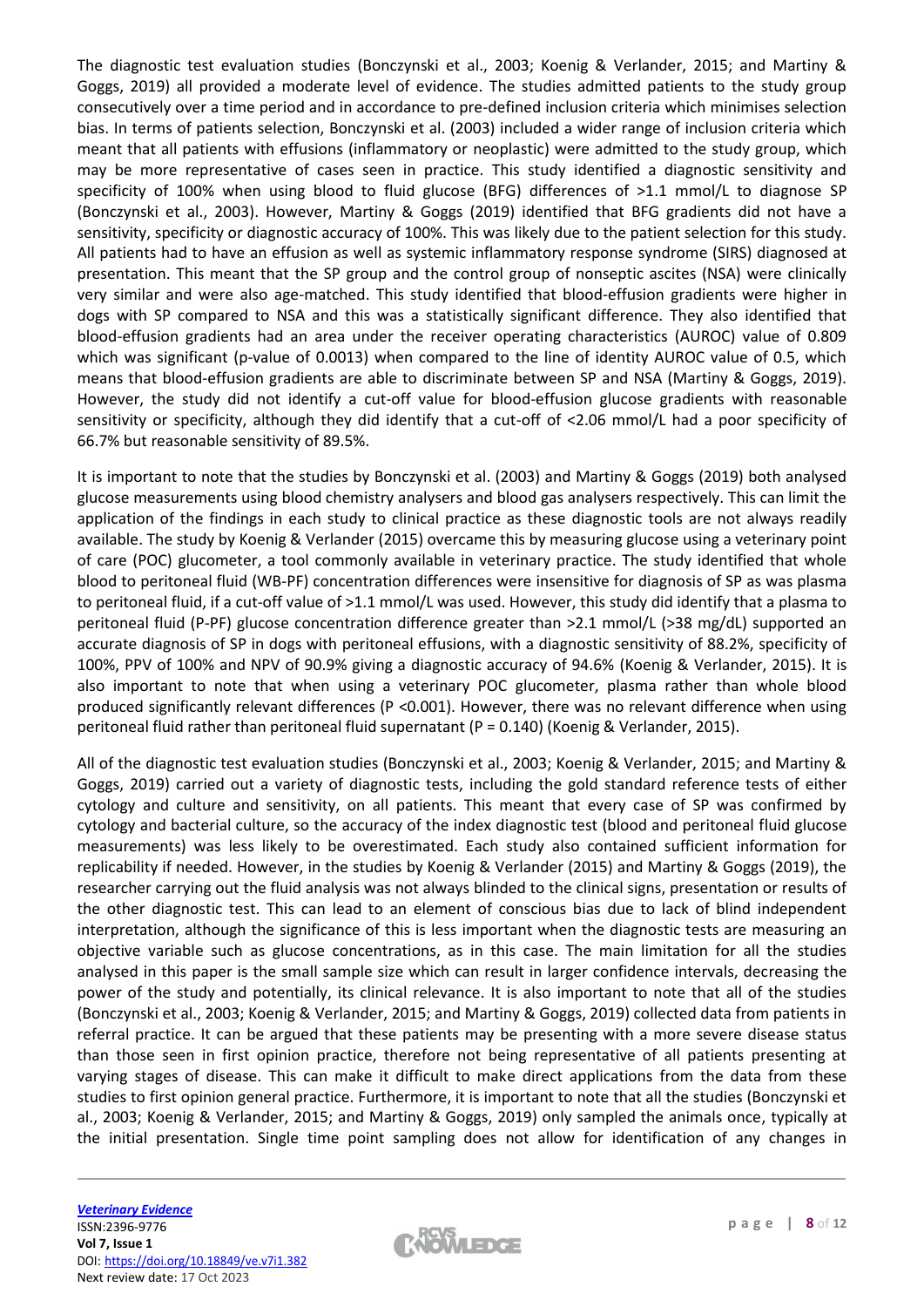biomarker concentration over time therefore, the effect of disease progression on biomarker concentrations cannot be determined, limiting the reliability of these results.

The current gold standard for the diagnosis of SP in the pre-operative patient is either the identification of intracellular bacteria on cytology of peritoneal fluid or a combination of a positive bacterial culture of peritoneal fluid alongside cytology results confirming an inflammatory peritoneal effusion. Cytology for diagnosis of SP has a reported accuracy of between 57% (Mueller et al., 2001) to 87% (Lanz et al., 2001) with bacterial culture results yielding an accuracy of between 50% (Lanz et al., 2001) to 83% (Mueller at al., 2001). The wide range in diagnostic accuracy shows a clear limitation to the gold standard. Furthermore, cytological evaluation is subjective and dependent on the skill and expertise of the person analysing the sample. Results from bacterial cultures of peritoneal fluid will require around 2–3 days to yield bacterial growth. This is a clear limitation for the critical patient in which decisions must be made in a timely manner to improve patient outcomes. Therefore, an accurate patient side diagnostic test would be useful in aiding the diagnosis of SP.

In summary, three papers were identified in the literature search, providing a moderate level of strength of evidence. The research has highlighted that a P-PF glucose difference of >2.1 mmol/L (>38 mg/dL) can be used to aid in diagnosis of SP, with a sensitivity of 88.2%, specificity of 100% and diagnostic accuracy of 94.6%, when the peritoneal fluid has been acquired directly from abdominocentesis during the pre-operative period and if measured using a veterinary POC glucometer (Koenig & Verlander, 2013). However, when using a biochemistry analyser the difference can be lowered to 1.1 mmol/L (>20 mg/dL) with 100% specificity and sensitivity (Bonczynski et al., 2003). Throughout the research presented there is a large variety in suggested cut-off values when measuring glucose differences. This is due to different studies using biochemistry analysers rather than veterinary POC glucometers as well as comparing whole blood versus plasma and peritoneal fluid versus peritoneal supernatant. This makes it challenging to easily generalise the results to clinical practice. A further study could be carried out to directly compare the sensitivity, specificity and diagnostic accuracy when using different analysers and sample types which may make the results easier to summarise and apply to general practice.

Based on the strength of the studies analysed, there is only moderate evidence that glucose measurements are useful as a patient side diagnostic test for septic peritonitis therefore this should not be the sole diagnostic test carried out. Instead, glucose measurements should be used to build the clinical picture, alongside the patients clinical presentation, information gathered from imaging modalities and any results from cytology and / or bacterial culture of peritoneal fluid.

| <b>Search strategy</b>                   |                                                                                                                                                                                                                               |  |
|------------------------------------------|-------------------------------------------------------------------------------------------------------------------------------------------------------------------------------------------------------------------------------|--|
| Databases searched and dates<br>covered: | CAB Abstracts on OVID Platform (2000–2021)<br>PubMed NCBI (2000-2021)                                                                                                                                                         |  |
| Search terms:                            | CAB Abstracts:<br>(dogs or dog or canine or canines) AND (septic) AND (peritonitis or<br>effusion) AND (glucose)<br>PubMed:<br>(dogs or dog or canine or canines) AND (septic) AND (peritonitis or<br>effusion) AND (glucose) |  |
| Dates searches performed:                | 17 Oct 2021                                                                                                                                                                                                                   |  |

# **Methodology**

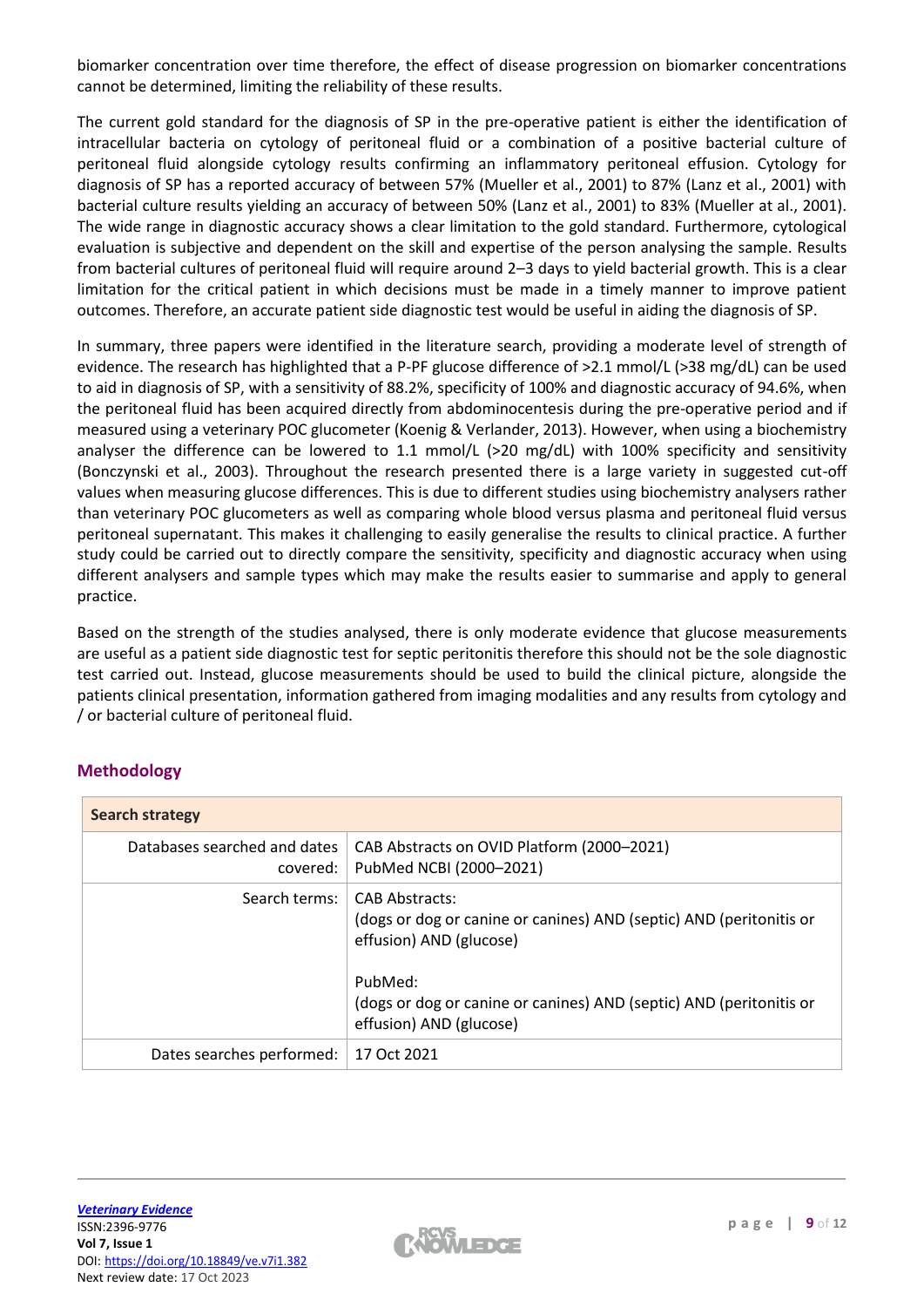| <b>Exclusion / Inclusion criteria</b> |                                                                                                                                                                                                                                                                                                                                                                                                                                                                                                     |  |  |  |
|---------------------------------------|-----------------------------------------------------------------------------------------------------------------------------------------------------------------------------------------------------------------------------------------------------------------------------------------------------------------------------------------------------------------------------------------------------------------------------------------------------------------------------------------------------|--|--|--|
| Exclusion:                            | Papers not written in English.<br>Papers not measuring blood and peritoneal fluid glucose or<br>not diagnosing septic peritonitis via the gold standard of<br>culture and sensitivity. This includes any papers not<br>identified as a diagnostic test evaluation study in which<br>diagnostic sensitivity and specificity was not identified (not<br>relevant to PICO question).<br>Review articles or conference proceedings.<br>$\bullet$<br>Papers with no author name, abstract or DOI number. |  |  |  |
| Inclusion:                            | Papers that measured glucose in blood and peritoneal fluid as well<br>as confirmed the diagnosis of septic peritonitis via cytology and / or<br>bacterial culture. The paper must determine diagnostic sensitivity<br>and specificity for using glucose measurements to diagnose septic<br>peritonitis.                                                                                                                                                                                             |  |  |  |

| <b>Search outcome</b>                         |                                |                                                          |                                                              |                                                                        |                                                  |                                    |
|-----------------------------------------------|--------------------------------|----------------------------------------------------------|--------------------------------------------------------------|------------------------------------------------------------------------|--------------------------------------------------|------------------------------------|
| <b>Database</b>                               | <b>Number</b><br>of<br>results | Excluded -<br><b>Not</b><br>written in<br><b>English</b> | <b>Excluded - Not</b><br>relevant to<br><b>PICO</b> question | $Excluded -$<br><b>Review articles</b><br>or conference<br>proceedings | Excluded - No<br>author name,<br>abstract or DOI | <b>Total</b><br>relevant<br>papers |
| CAB<br>Abstracts                              | 17                             | $\overline{4}$                                           | 9                                                            | $\mathbf{1}$                                                           | 0                                                | 3                                  |
| PubMed                                        | 10                             | $\Omega$                                                 | 7                                                            | 0                                                                      | $\Omega$                                         | 3                                  |
| Total relevant papers when duplicates removed |                                |                                                          |                                                              | 3                                                                      |                                                  |                                    |

# **CONFLICT OF INTEREST**

The authors declare no conflict of interest.

# **REFERENCES**

- 1. Bonczynski, J. J., Ludwig, L. L., Barton, L. J., Loar, A. & Peterson, M. E. (2003). Comparison of Peritoneal Fluid and Peripheral Blood pH, Bicarbonate, Glucose, and Lactate Concentration as a Diagnostic Tool for Septic Peritonitis in Dogs and Cats. *Veterinary Surgery*. 32(2), 161–166. DOI: <https://doi.org/10.1053/jvet.2003.50005>
- 2. Guieu, L-V. S., Bersenas, A. M., Brisson, B. A., Holowaychuk, M. K., Ammersbach, M. A., Beaufrère, H., Fujita, H. & Weese, J. S. (2016). Evaluation of peripheral blood and abdominal fluid variables as predictors of intestinal surgical site failure in dogs with septic peritonitis following celiotomy and the placement of closed-suction abdominal drains. *Journal of the American Veterinary Medical Association*. 249(5), 515–525. DOI: <https://doi.org/10.2460/javma.249.5.515>

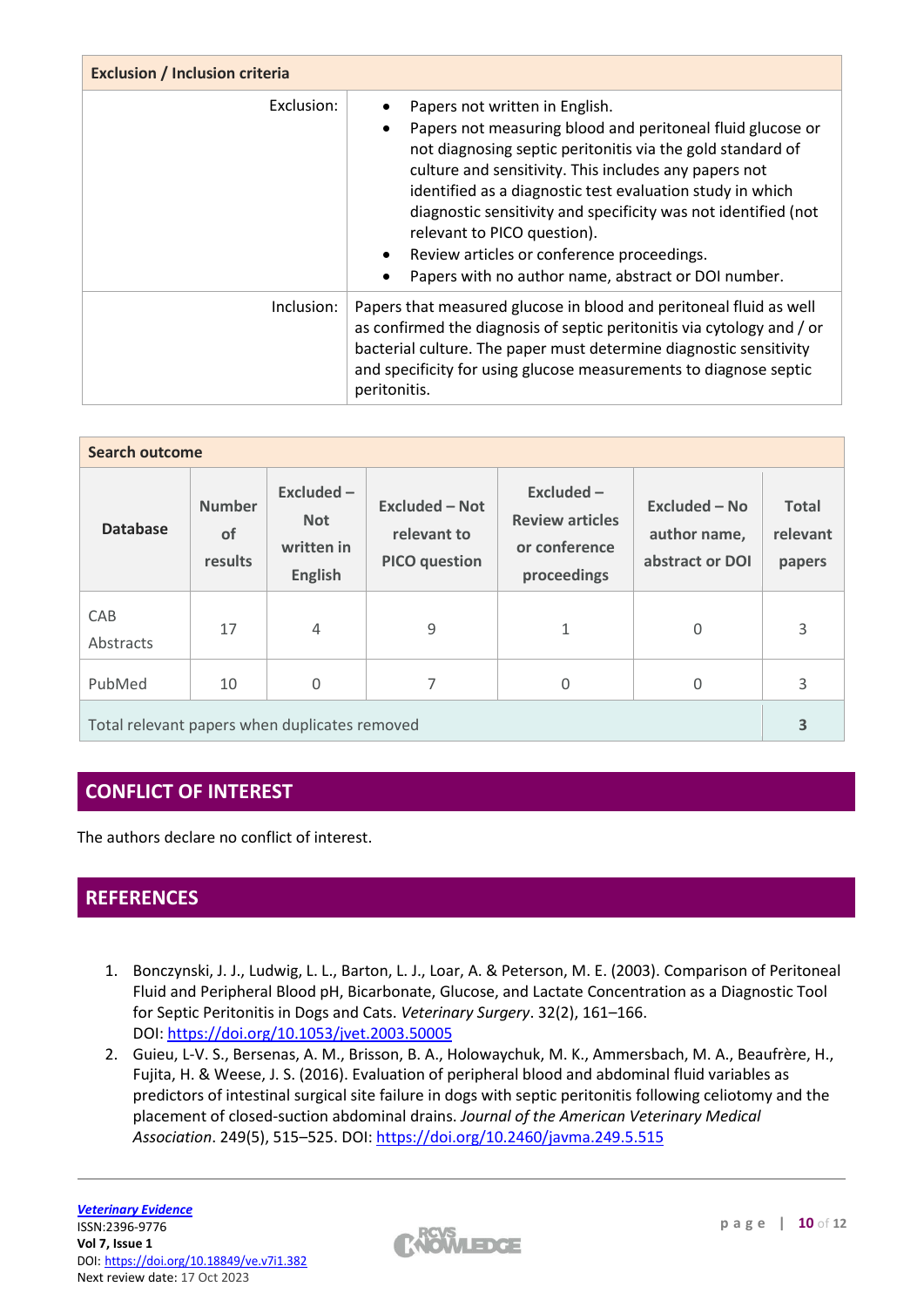- 3. Koenig, A. & Verlander, L. L. (2015). Usefulness of whole blood, plasma, peritoneal fluid, and peritoneal fluid supernatant glucose concentrations obtained by a veterinary point-of-care glucometer to identify septic peritonitis in dogs with peritoneal effusion. *Journal of the American Veterinary Medical Association*. 247(9), 1027–1032. DOI: <https://doi.org/10.2460/javma.247.9.1027>
- 4. Lanz, O. I., Ellison, G. W., Bellah, J. R., Weichman, G. & VanGilder, J. (2001). Surgical treatment of septic peritonitis without abdominal drainage in 28 dogs. *Journal of the American Animal Hospital Association*. 37(1), 87–92. DOI: <https://doi.org/10.5326/15473317-37-1-87>
- 5. Martiny, P. & Goggs, R. (2019). Biomarker Guided Diagnosis of Septic Peritonitis in Dogs. *Frontiers in Veterinary Science*. 6, 208. DOI: <https://doi.org/10.3389/fvets.2019.00208>
- 6. Mueller, M. G., Ludwig, L. L. & Barton, L. J. (2001). Use of closed-suction drains to treat generalized peritonitis in dogs and cats: 40 cases (1997–1999). *Journal of the American Veterinary Medical Association*. 219 (6), 789–794. DOI: <https://doi.org/10.2460/javma.2001.219.789>
- 7. Szabo, S. D., Jermyn, K., Neel, J. & Mathews, K. G. (2011). Evaluation of Postceliotomy Peritoneal Drain Fluid Volume, Cytology, and Blood-to-Peritoneal Fluid Lactate and Glucose Differences in Normal Dogs. *Veterinary Surgery*. 40(4), 444–449. DOI: <https://doi.org/10.1111/j.1532-950X.2011.00799.x>